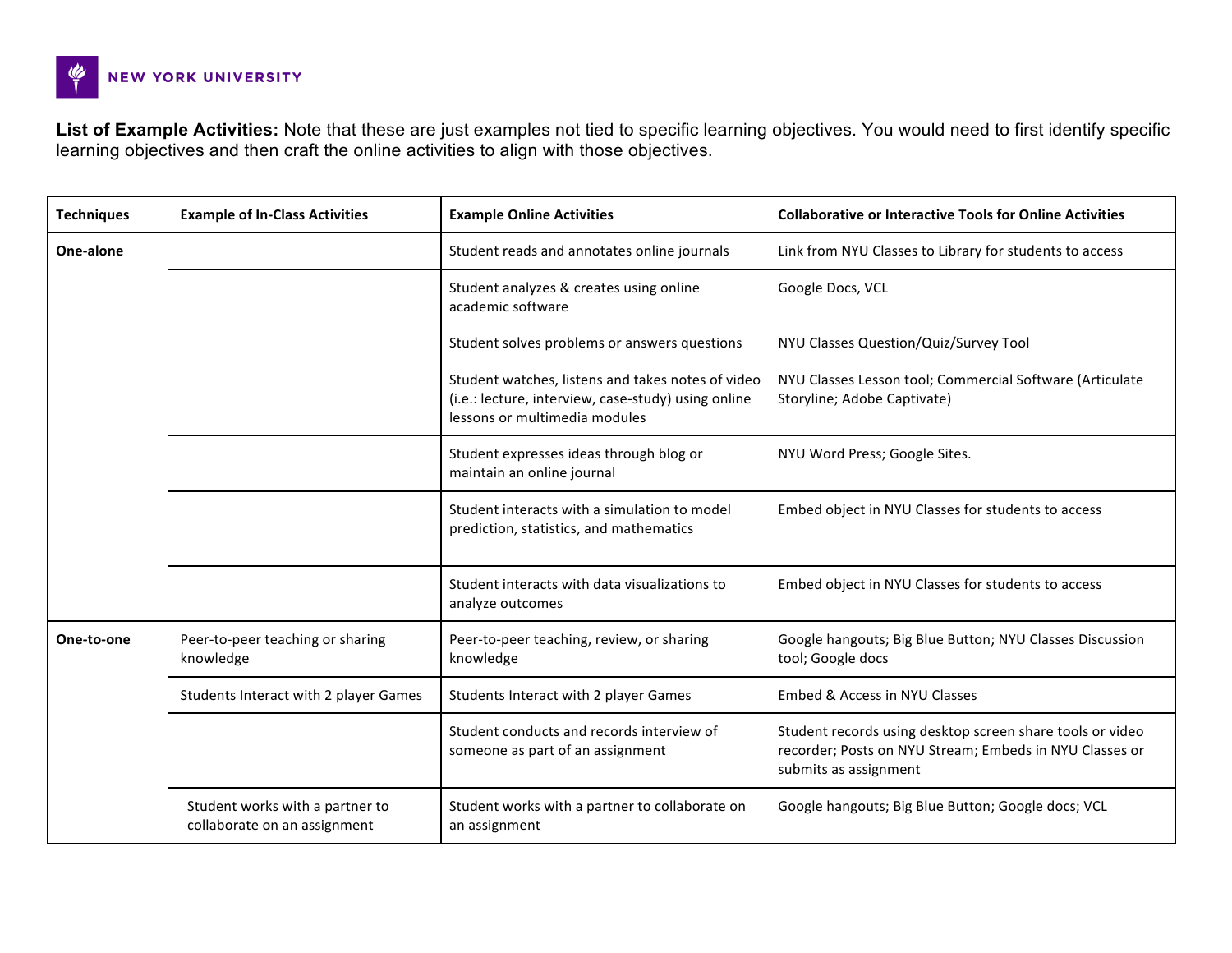$\frac{d\phi}{1}$ NEW YORK UNIVERSITY

|              | Student role plays with another<br>student                                                                                                                                                                                       | Student role plays with another student                                                                                             | Google hangouts; Big Blue Button; Record using NYU Stream;<br>Embed in NYU Classes                                                                                      |
|--------------|----------------------------------------------------------------------------------------------------------------------------------------------------------------------------------------------------------------------------------|-------------------------------------------------------------------------------------------------------------------------------------|-------------------------------------------------------------------------------------------------------------------------------------------------------------------------|
|              | Student discusses ideas, solves<br>problems, or answers questions with a<br>partner [See Think, Pair, Share]                                                                                                                     | Student discusses ideas, solves problems, or<br>answers questions with a partner. [See Think,<br>Pair, Share]                       | Google hangouts; Big Blue Button; NYU Classes Discussion<br>Tool                                                                                                        |
|              | Student solves problems independently<br>during class while faculty walks around<br>helping students individually. Can also<br>be done during office hours or lab time.<br>[See also Pro/Con Grid & use of Clickers<br>in class] | Student solves problems independently during<br>online office hours while faculty helps student.<br>[See also Pro/Con Grid]         | Google hangouts; Big Blue Button; NYU Classes<br>Question/Quiz tool; NYU Classes Assignment Tool                                                                        |
|              |                                                                                                                                                                                                                                  | Analyze video case-studies that demonstrate<br>ethical issues and develop questions to share<br>perspectives or develop an argument | Embed digital object in NYU Classes for students to access;<br>Students post questions to partner using Discussion Tool in<br>NYU Classes;                              |
| One-to-many  | Symposium [Video Lecture capture for<br>multi-location]                                                                                                                                                                          | Student attends online symposium                                                                                                    | Web Ex; Big Blue Button in NYU Classes                                                                                                                                  |
|              | Faculty member gives lecture to<br>students; students listen and take notes<br>during lecture                                                                                                                                    | Student watch, listen and take notes on digital<br>Lectures                                                                         | Embed object in NYU Classes for students to access                                                                                                                      |
|              | Student Role Play, Demonstration, or<br>Presentation to class                                                                                                                                                                    | Student Role Play, Demonstration, or<br>Presentation to class                                                                       | Students perform role plays using Google hangouts; Big Blue<br>Button; Students record role play using NYU Stream and<br>submit video through assignment in NYU Classes |
|              |                                                                                                                                                                                                                                  | Student conduct and record Interviews of a<br>group of people.                                                                      | Record using desktop screen share tools or video recorder;<br>Post on NYU Stream; Embed in NYU Classes or submit as<br>assignment                                       |
|              |                                                                                                                                                                                                                                  | Student develops questions to share<br>perspectives or develop an argument to share<br>with class.                                  | Google hangouts; Big Blue Button; NYU Classes Discussion<br>tool; Google docs                                                                                           |
| Many-to-many | Students collaborate on assignments as<br>a group [See send/pass a problem]                                                                                                                                                      | Students collaborate on assignments as a group                                                                                      | Google hangouts; Big Blue Button; Google docs; VCL                                                                                                                      |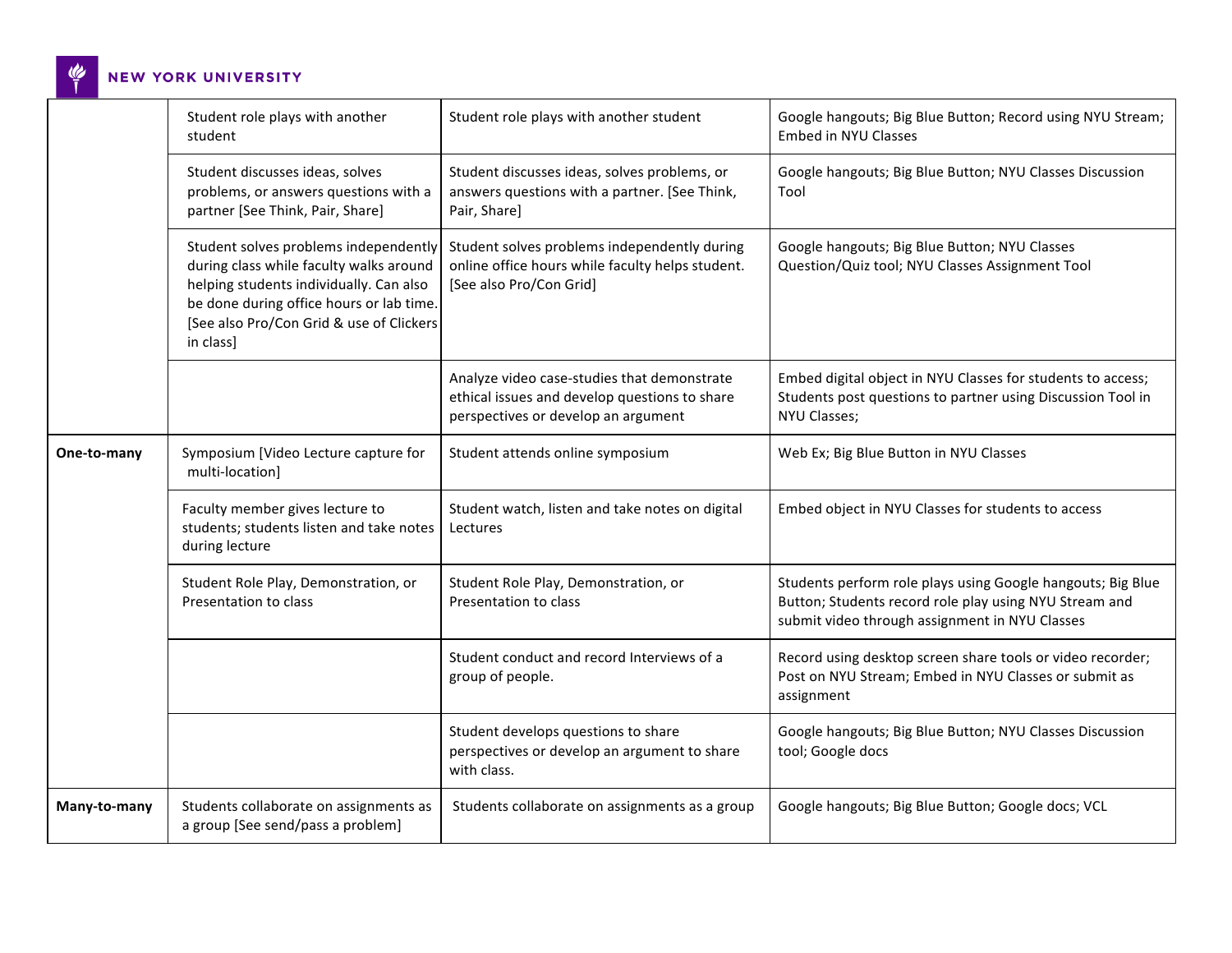## $\frac{d^2y}{dt^2}$ NEW YORK UNIVERSITY

|  | Students role play as a group                                                                    | Students role play as a group                                                            | Google hangouts; Big Blue Button; Record using NYU Stream;<br>Embed in NYU Classes                             |
|--|--------------------------------------------------------------------------------------------------|------------------------------------------------------------------------------------------|----------------------------------------------------------------------------------------------------------------|
|  | Students partake in group discussions<br>[Can also use Video conferencing for<br>multi-location] | Students partake in group discussions                                                    | Google hangouts; Big Blue Button; NYU Classes Discussion<br>Tool                                               |
|  | Students partake in group debates [Can]<br>also use Video conferencing for multi-<br>location]   | Students partake in group debates                                                        | Google hangouts; Big Blue Button; NYU Classes Discussion<br>Tool                                               |
|  | Discuss Case Studies [text or video]                                                             | Watch & Discuss Case Studies (Video)                                                     | Embed & Access in NYU Classes; Discuss using: Google<br>hangouts; Big Blue Button; NYU Classes Discussion Tool |
|  | sessions                                                                                         | Students partake in group brainstorming Students partake in group brainstorming sessions | Google hangouts; Big Blue Button; NYU Classes Discussion<br>tool; Google docs                                  |